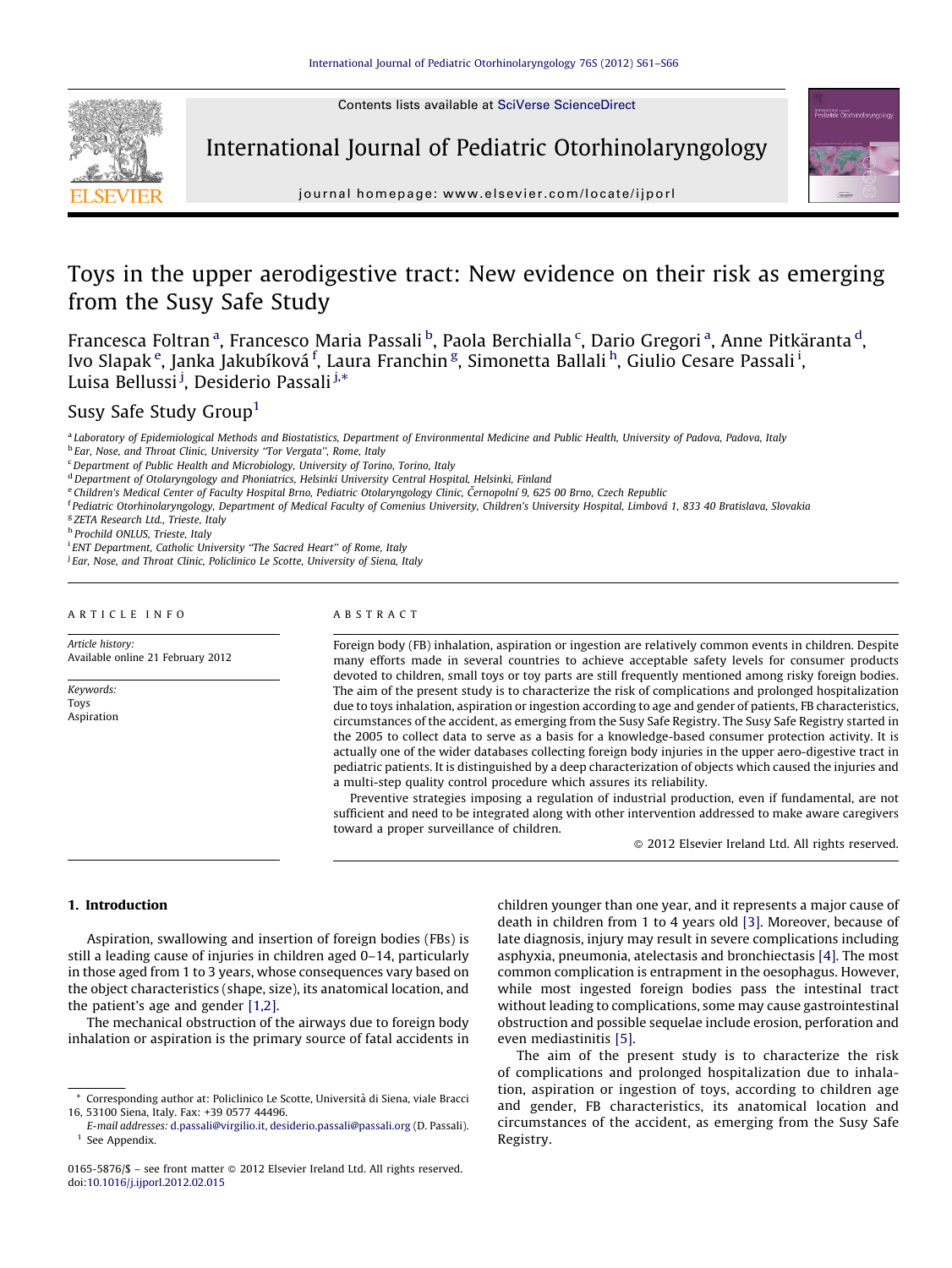## 2. Data collection

The Susy Safe Project is aimed at establishing a registry of cases of foreign bodies injuries in children age 0–14 years [\[6\].](#page-4-0) From 2005 to 2010 case were collected from 70 centres in 32 different countries. Details on the injuries, identified by means of the International Classification of Diseases, Ninth Revision (ICD-9) codes listed on hospital discharge records, were collected through a standardized case report form, that provides a full set of information on injuries, with specific details on age and gender of the child, location, shape, volume, consistency and ellipticity of the foreign body, behavioral aspects linked to the injury, like the supervision of the parents or the activity concomitant to the accident, any complication occurred, length of hospitalization.

#### 3. Toys characteristics definition

According to the Rimell's classification [\[7\],](#page-4-0) objects which caused injuries were characterized by size, shape and consistency. If the dimensions (width, length, and height in mm) of the object were reported, the volume was calculated according to the shape of the objects itself. Such volume measures represent how much space the smallest geometrical figure containing the irregular-shaped FB takes up. Moreover, the ellipticity (the ratio between the maximum and the minimum FB size reported) was calculated.

## 4. Statistical analysis

The analysis was carried out on injuries caused by toys. Age and gender injury distributions were examined. Data regarding adult supervision were also evaluated.

FB location was reported according to ICD9-CM code: nose (ICD932), pharynx and larynx (ICD933), trachea, bronchi and lungs (ICD934), mouth, esophagus and stomach (ICD935).

Descriptive statistics (absolute and relative frequency or median, I and III quartile according to the categorical or continuous variable, respectively) were worked out; FB features distributions by children class age and site of obstruction were assessed.

Two different outcomes were considered: complications and hospitalizations. The presence of complications was defined as the occurrence of at least one complication, as reported by the physician, requiring or not hospitalization. The association between outcomes and children's age, adult presence and toys characteristics was computed using unweighted odds ratios and the related 95% confidence intervals. Odds ratios not possible to be evaluated due to small cell frequency were labeled as NS (not significant). Statistical significance was defined as  $p$ -value  $< 0.05$ .

Analyses were performed using Design and Hmisc libraries from R version 2.8 [\[8\].](#page-4-0)



Fig. 1. Distribution of incidence (%) of FB injuries by age class. Over the bars, 95% confidence intervals are plotted.

#### 5. Results

A total of 16,878 FB injuries, occurred between 1980 and 2010 in children aged 0–14 years, were recorded by the Susy Safe Registry. Overall, 441 (2.6%) were due to toys and among them 355 (2.1%) occurred in the lower/upper aero-digestive tract. Distribution of incidence of toys injuries by age class is shown in Fig. 1. Overall, 256 (58%) of injured children were males, while 183 (42%) were females. Almost 61% of toys related injuries happened under adults' supervision. Details about FB location are given in Table 1: the total amount of toys injuries, the number of complicated injuries and the number of injuries in which hospitalization is needed are reported for each site.

Toys volume, shape, ellipticity and consistency by age and by location in aero-digestive tract are described respectively in [Tables](#page-2-0) 2 [and](#page-2-0) 3.

Looking to the outcomes, 49 children needed hospitalization; the median in hospital stay was 1 day in absence of complications, whereas for complications, the hospitalization stay was reported in the database for only three children: two of them stayed in hospital 1 day and the other one more than 3 days; removal was performed in the great part of cases by endoscopy while one case required surgery; complications were obstructions, epistaxis, secretion, infection, pneumonia and asphyxia [\[1\]](#page-4-0). No deaths were observed. In order to verify the association among children age, adult supervision, object characteristics and outcomes, odds ratios of complications and hospitalization, with 95% confidence intervals, are presented in [Table](#page-2-0) 4.

#### Table 1

FB location according to ICD9-CM code: nose (ICD932), pharynx and larynx (ICD933), trachea, bronchi and lungs (ICD934), mouth, esophagus and stomach (ICD935). Total number of toys injuries, complicated injuries and injuries requiring hospitalization are reported. Differences in totals are due to missing values.

|                              | Toy related injuries | Complications |           | Hospitalization |           |
|------------------------------|----------------------|---------------|-----------|-----------------|-----------|
|                              |                      | Yes           | No        | Yes             | No        |
| Nose                         | 75% (265)            | 88% (15)      | 80% (214) | $16\%$ (7)      | 89% (121) |
| Pharynx and larynx           | 4% (13)              | $6\%$ (1)     | 4% (10)   | $12\%$ (5)      | $4\%$ (5) |
| Trachea, bronchi and lungs   | $9\%$ (32)           | $0\%$ (0)     | 10% (28)  | 56% (24)        | $0\%$ (0) |
| Mouth, esophagus and stomach | 13% (45)             | $6\%$ (1)     | 6% (17)   | $16\%$ (7)      | 7% (10)   |
| Total $(N)$                  | 355                  | 18            | 271       | 44              | 182       |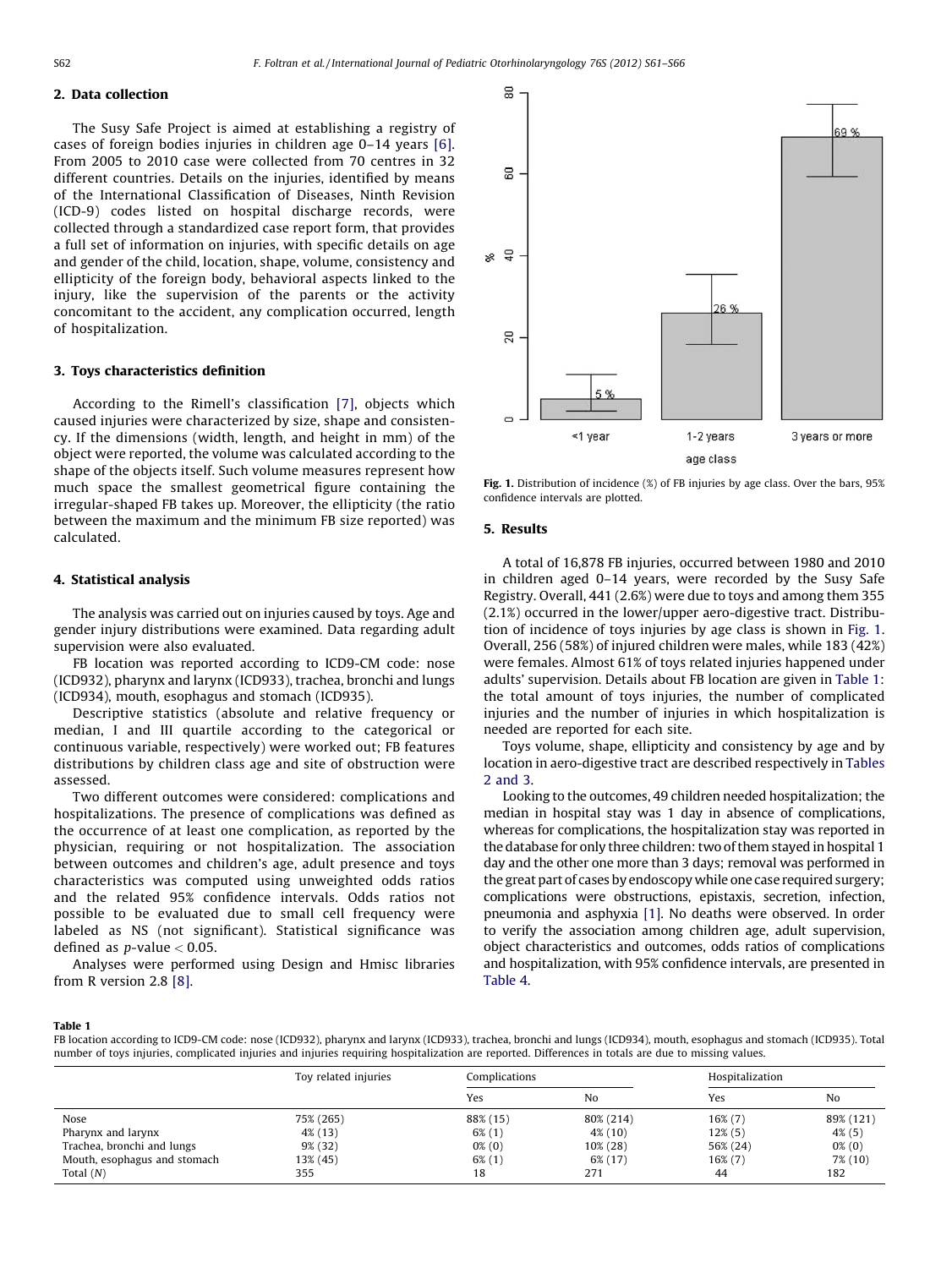## <span id="page-2-0"></span>Table 2

Toys characteristics by age. Data are first quartile/median/third quartile for continuous variables and percentages (absolute numbers) for categorical variables. N, number of valid cases for each given variable.

| Foreign body characteristics | N   | Age class            |                    |                        |
|------------------------------|-----|----------------------|--------------------|------------------------|
|                              |     | $<$ 1 year (N = 15)  | 1–2 years $(N=78)$ | $\geq$ 3 years (N=205) |
| Volume                       | 109 | 346.71/588.75/614.92 | 28.26/66.99/94.20  | 26.17/62.80/78.50      |
| Shape                        | 207 |                      |                    |                        |
| Spherical                    |     | $0\%$ (0)            | $14\%$ (8)         | 29% (41)               |
| 3D                           |     | 75% (6)              | 68% (38)           | 44% (63)               |
| 2D                           |     | $12\%$ (1)           | $4\%$ (2)          | $6\%$ (9)              |
| 2D circle                    |     | $12\%$ (1)           | $11\%$ (6)         | 19% (27)               |
| Other                        |     | $0\%$ (0)            | $4\%$ (2)          | $2\%$ (3)              |
| Ellipticity                  | 98  | 3.14/3.29/3.43       | 1.05/1.60/2.88     | 1.00/1.00/1.60         |
| Consistency                  | 212 |                      |                    |                        |
| Conforming                   |     | $0\%$ (0)            | $2\%$ (1)          | $8\%$ (12)             |
| Semi-rigid                   |     | $22\%$ (2)           | 24% (13)           | 22% (32)               |
| Rigid                        |     | 78% (7)              | 73% (40)           | 68% (101)              |
| Do not know                  |     | $0\%$ (0)            | $2\%$ (1)          | $2\%$ (3)              |

#### Table 3

Toys characteristics by FB location. Data are first quartile/median/third quartile for continuous variables and percentages (absolute numbers) for categorical variables. N, number of valid cases for each given variable.

| Foreign body characteristics | Ν   | Foreign body location |                                |                                        |                                          |  |  |
|------------------------------|-----|-----------------------|--------------------------------|----------------------------------------|------------------------------------------|--|--|
|                              |     | Nose $(N = 157)$      | Pharynx and larynx<br>$(N=11)$ | Trachea, bronchi and<br>lungs $(N=23)$ | Mouth, esophagus and<br>stomach $(N=42)$ |  |  |
| Volume                       | 81  | 29.57/66.99/104.67    | 27.08/43.96/62.80              | 78.50/94.20/333.36                     | 10.99/75.89/225.69                       |  |  |
| Shape                        | 164 |                       |                                |                                        |                                          |  |  |
| Spherical                    |     | 19% (23)              | $10\%$ (1)                     | $0\%$ (0)                              | $8\%$ (1)                                |  |  |
| 3D                           |     | 60% (72)              | $80\%$ (8)                     | 71% (15)                               | 54% (7)                                  |  |  |
| 2D                           |     | $4\%$ (5)             | $0\%$ (0)                      | $10\%(2)$                              | $8\%$ (1)                                |  |  |
| 2D circle                    |     | 15% (18)              | $10\%$ (1)                     | $14\%$ (3)                             | $31\%$ (4)                               |  |  |
| Other                        |     | $2\%$ (2)             | $0\%$ (0)                      | $5\%$ (1)                              | $0\%$ (0)                                |  |  |
| Ellipticity                  | 73  | 1.00/1.00/2.00        | 1.54/2.84/8.50                 | 1.86/2.33/3.33                         | 1.75/3.00/4.29                           |  |  |
| Consistency                  | 169 |                       |                                |                                        |                                          |  |  |
| Conforming                   |     | $2\%$ (3)             | $0\%$ (0)                      | $0\%$ (0)                              | $0\%$ (0)                                |  |  |
| Semirigid                    |     | 28% (35)              | $10\%$ (1)                     | $5\%$ $(1)$                            | $43\%$ (6)                               |  |  |
| Rigid                        |     | 68% (84)              | $90\%$ (9)                     | 95% (21)                               | 57% (8)                                  |  |  |
| Do not know                  |     | $1\%$ $(1)$           | $0\%$ $(0)$                    | $0\%$ (0)                              | $0\%$ (0)                                |  |  |

## Table 4

Odds ratio of complications and of hospitalization with the 95% confidence intervals are presented. P values are also presented. N, number of valid cases for each given variable; NS, not significant; –, not possible to be evaluated due to small cell frequency; Ref, reference category.

|                   |     | Hospitalization |                |                     | Complications            |                |                |                   |       |
|-------------------|-----|-----------------|----------------|---------------------|--------------------------|----------------|----------------|-------------------|-------|
|                   |     | Yes $(N = 177)$ | No $(N=49)$    | OR (95%CI)          | p                        | Yes $(N=20)$   | No $(N=326)$   | OR (95%CI)        | p     |
| Age class         | 298 |                 |                |                     |                          |                |                |                   |       |
| $<$ 1 year        |     | $18\%$ (8)      | $1\% (2)$      | 17.29 (3.48; 85.88) | < 0.001                  | $11\%$ (1)     | $4\%$ (9)      | 2.22 (0.25;20.08) | 0.48  |
| $1-2$ years       |     | $20\%$ (9)      | 27% (46)       | 0.85(0.37; 1.93)    | 0.69                     | $11\%$ (1)     | 27% (55)       | 0.36(0.04; 3.02)  | 0.35  |
| $\geq$ 3 years    |     | 62% (28)        | 72% (121)      | Ref                 |                          | 78% (7)        | 69% (140)      | Ref               | -     |
| Adult supervision | 314 |                 |                |                     |                          |                |                |                   |       |
| Adult present     |     | $7\%$ (3)       | $5\%$ (7)      |                     |                          | 100% (20)      | $0\%$ (0)      | <b>NS</b>         |       |
| Volume            | 111 | 50.77/84.78/    | 26.17/62.80/   | 1(0.00;1.01)        | 0.92                     | 10.21/44.49/   | 26.17/66.99/   | 1.00(0.99;1.01)   | 0.88  |
|                   |     | 333.36          | 78.50          |                     |                          | 73.27          | 104.67         |                   |       |
| Shape             | 219 |                 |                |                     |                          |                |                |                   |       |
| Spherical         |     | $4\%$ (2)       | 28% (47)       | 0.11(0.03; 0.49)    | 0.004                    | $30\%$ (3)     | 23% (46)       | 1.17(0.28; 4.90)  | 0.95  |
| 3D                |     | 69% (31)        | 49% (82)       | Ref                 | $\overline{\phantom{a}}$ | $60\%$ (6)     | 53% (108)      | Ref               |       |
| 2D                |     | $7\%$ (3)       | 5% (9)         | 0.88(0.22; 3.47)    | 0.86                     | $0\%$ (0)      | 6% (12)        | <b>NS</b>         |       |
| 2D circle         |     | $18\%$ (8)      | 15% (26)       | 0.81(0.33; 1.99)    | 0.65                     | $10\%$ (1)     | 16% (33)       | 0.55(0.06; 4.69)  |       |
| Other             |     | $2\%$ (1)       | $3\%$ (5)      | 0.53(0.06; 4.71)    | 0.57                     | $0\%$ (0)      | $2\%$ (5)      | <b>NS</b>         |       |
| Ellipticity       | 100 | 1.50/1.93/3.25  | 1.00/1.00/1.80 |                     |                          | 1.00/1.50/2.05 | 1.00/1.20/2.00 | 0.92(0.58;1.48)   | 0.74  |
| Consistency       | 351 |                 |                |                     |                          |                |                |                   |       |
| Conforming        |     | $4\%$ (2)       | 7% (12)        | Ref                 | $\overline{\phantom{a}}$ | $40\%$ (8)     | 12% (38)       | Ref               |       |
| Semirigid         |     | 17% (8)         | 25% (44)       | 1.09(0.20; 5.83)    | 0.92                     | $10\% (2)$     | 16% (50)       | 0.19(0.04; .95)   | 0.04  |
| Rigid             |     | 79% (38)        | 65% (113)      | 2.02(0.43; 9.42)    | 0.37                     | 50% (10)       | 71% (229)      | 0.21(0.08; 0.56)  | 0.002 |
| Do not know       |     | $0\%$ (0)       | $2\%$ (4)      | <b>NS</b>           | $\equiv$                 | $0\%$ (0)      | $1\%$ (4)      | <b>NS</b>         |       |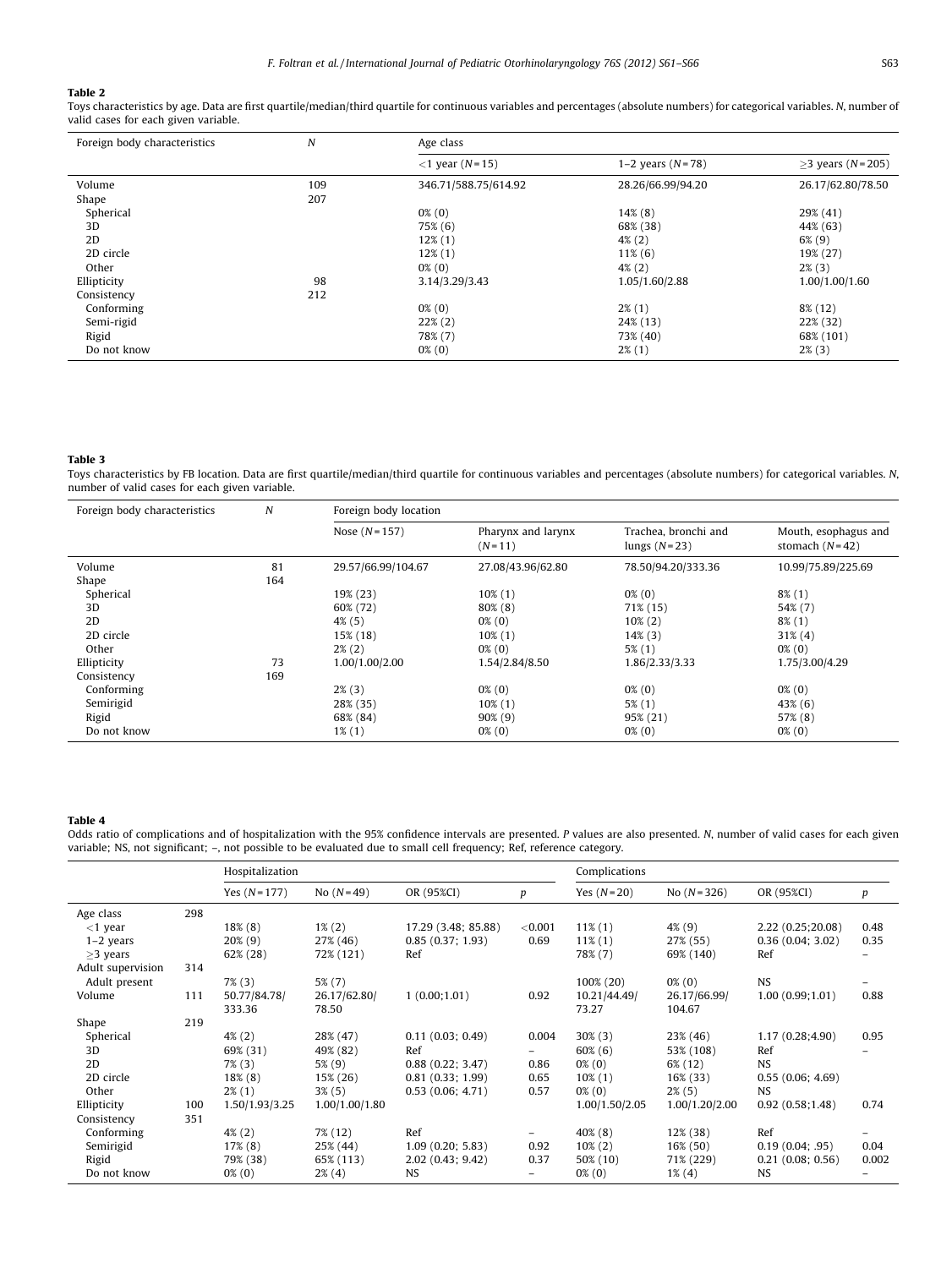## 6. Discussion

Aspiration and ingestion of foreign bodies are common events in children aged 0–14 years, which can have severe, even if frequently underestimated consequences [\[9\]](#page-4-0). Preventing them has been a concern of physicians since the first half of the twentieth century, when Chevalier Jackson collected over 3000 objects from injured children. The collection served as the basis for the creation of standards for the Small Parts Test Fixture (SPTF) within the US [\[1\]](#page-4-0) and the utility of the SPTF to predict size of FBs associated with a high risk of choking injury has received strong support [\[10\]](#page-4-0) leading also the EU to the adoption of strict rules concerning the toys packaging and their distribution (EN 71-1: 1998 ''Safety of Toys'') [\[11–13\],](#page-4-0) which bans objects with small parts for children under three years old and requires that toys with small parts for children from 3 to 6 years must be labeled as unsuitable for children under 3 years [\[14,15\].](#page-4-0)

The adoption of these preventive strategies mainly based on products modification by manufacturers, has resulted in a decrease of injuries due to toys [\[16,17\]](#page-4-0) and in a decrease of children's mortality rate for chocking in the last decades [\[7,18\].](#page-4-0) The effectiveness of regulations finalized to limit the commercialization of products for children up to three years seems to be confirmed also by our study, where more than half of injuries (69%) involved children older than three years.

In our data, the most documented incident is the insertion in the nose. Severe consequences seem to be rare, probably due the relative inert nature of the plastic material, which implies a mild tissue inflammation and allows a relatively quick response of the patient upon removal of the FB [\[19–21\]](#page-5-0). Objects were mainly tridimensional, even if ellipticity ratio of FBs that caused hospitalization was at most 1, indicating objects which are shaped like a sphere. The first determinant of an injury leading to complications is the conforming consistence of the object [\[22\].](#page-5-0) However, rigid and semi-rigid consistence was encountered most among objects involved in injury that required hospitalization, even if the excess of risk was not statistically significant.

When details regarding toys were available, the most frequently retrieved foreign bodies were part of broken toys. This lead to consider the commercialization of not safe products; or the accessibility to inappropriate toys when children are younger the 3 years; or, when children are more than 3 years old, poor parents education regarding this issue. Incorrect adult supervision is commonly encountered in the injury mechanism. In our study, in fact, an adult was present in only 6% of cases. Interestingly, adults were present for children who had complications. The attention paid to accident occasion and caregivers' behavior represents another important step in the implementation of preventive strategies, which should integrate educational campaigns especially designed for parents and caretakers along with the regulation of industrial production [\[23,24\].](#page-5-0)

## Appendix A. The Susy Safe Working Group

## Coordination group

Prof. Dario Gregori, Principal Investigator, University of Padova, Italy.

Dr. Francesca Foltran, University of Padova, Italy.

Mrs. Simonetta Ballali, PROCHILD ONLUS, Italy.

Dr. Paola Berchialla, University of Torino, Italy.

## Governing board

Dr. Hugo Rodriguez, Hospital De Pediatría Juan P. Garrahan, Argentina.

Dr. Paola Zaupa, Grosse schützen Kleine, Austria.

Dr. Peter Spitzer, Grosse schützen Kleine, Austria.

Dr. Costantinos Demetriades, Ministry of Commerce, Industry and Tourism, Cyprus.

Prof. Ivo Šlapák, Masaryk University, Czech Republic.

Prof. Ljiljana Sokolova, Institute for Respiratory Diseases in Children, Fyrom.

Prof. Eleni Petridou, Athens University – Medical School – Department of Hygiene and Epidemiology, Greece.

Dr. Antonella D'Alessandro, Ministero dello Sviluppo Economico, Italy.

Prof. Manuel Antonio Caldeira Pais Clemente, Instituto Portugues de Tabacologia, Portugal.

Prof. Jana Jakubíková, Children's University Hospital, Slovack Republic.

Prof. Sebastian Van As, Red Cross War Memorial Children's Hospital, South Africa.

Eng. Ton De Koning, Voedsel en Waren Autoriteit, The Netherlands. Prof. Sebastian Van As, Red Cross War Memorial Children's Hospital, South Africa.

#### Quality control

Prof. Desiderio Passali, University of Siena, Italy.

#### Argentina

Prof. Alberto Chinsky, Children's Hospital Gutierrez, Argentina.

Dr. Hugo Rodriguez, Children's Hospital Juan P. Garrahan, Argentina. Bosnia and Herzegowina

Dr. Fuad Brkic, University Clinical Center, Bosnia and Herzegowina. Croatia

Dr. Ranko Mladina, University Hospital Salata, Croatia.

Cyprus

Dr. Olga Kalakouta, Medical and Public Health services, Ministry of Health, Cyprus.

Dr. Andreas Melis, Aretaeion hospital, Cyprus.

## Czech Republic

Dr. Michaela Máchalová, Childrens University Hospital, Czech Republic.

#### Denmark

Dr. Per Caye-Thomasen, Gentofte University Hospital of Copenhagen, Denmark.

#### Egypt

Dr. Enas Elsheikh, Suez Canal University, Egypt.

Dr. Ahmed Ragab, Menoufiya University Hospital, Egypt.

## Finland

Dr. Anne Pitkäranta, Helsinki University Central Hospital, Finland. France

Dr. Philippe Contencin Necker, Enfants Malades Hospital, France.

Dr. Jocelyne Derelle, CHU Nancy, France.

Dr. Magali Duwelz, SOS Benjamin – Observaoire National d'Etudes des Conduites a` Risques, France.

Dr. Martine Francois, Robert Debré Hospital, France.

Dr. Stephane Pezzettigotta, Armand Trousseau Hospital, France.

Dr. Christian Righini, CHU A. Michallon, France.

Dr. Pezzettigotta Stephane, Armand Trousseau Hospital, France. Fyrom

Dr. Jane Buzarov, Institute for Respiratory Diseases in Children, Fyrom.

#### Germany

Dr. Roehrich Bernhard, St. Joseph Hospital, Germany.

Dr. Volker Jahnke, Charité Campus Virchow, Germany.

Dr. Goktas Onder, Charité Campus Virchow, Germany.

Dr. Petra Zieriacks, Kinderheilkunde und Jugendmedizin, Naturheilverfahren und Akupunktur, Germany.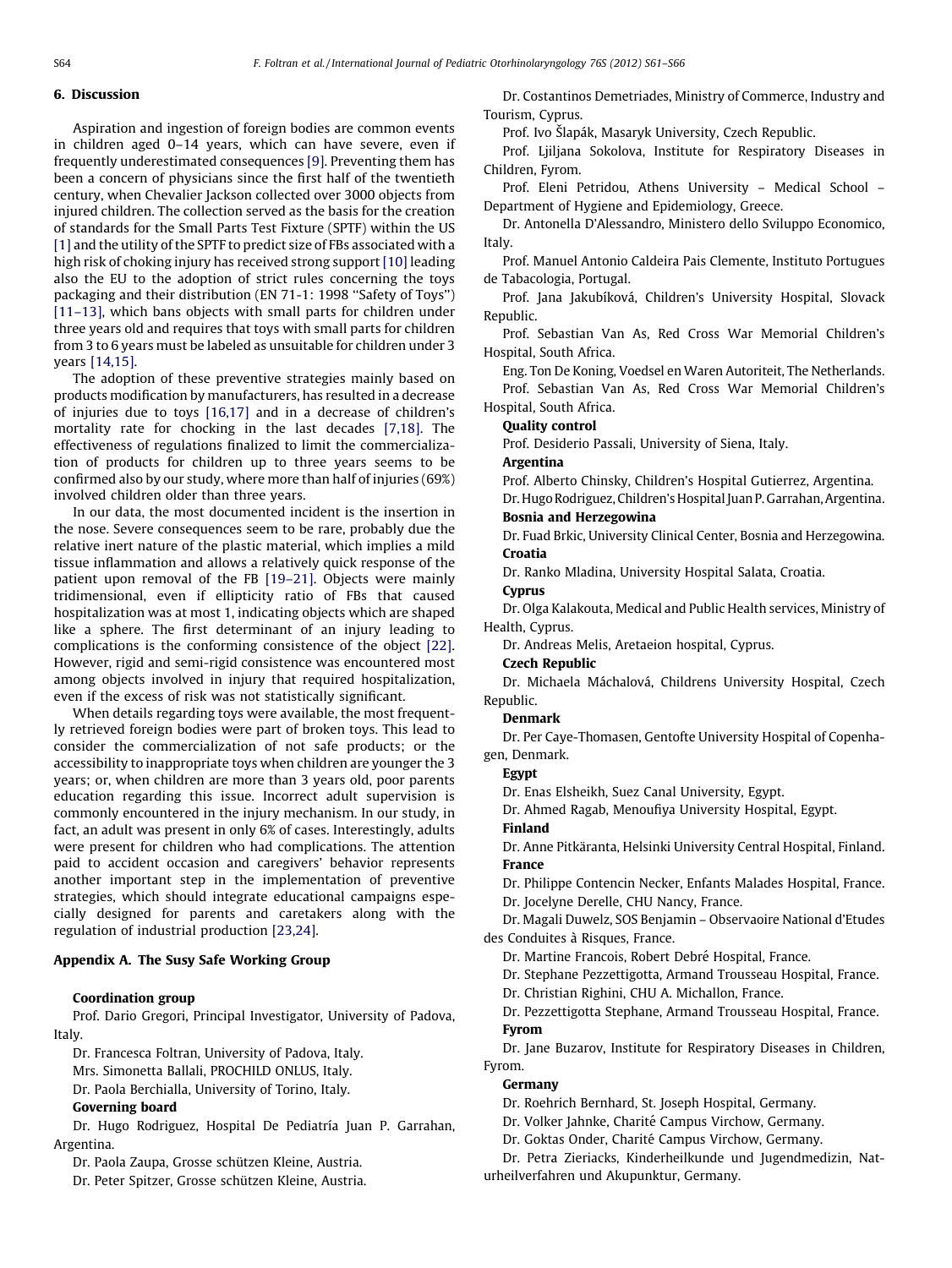## <span id="page-4-0"></span>Greece

Dr. Vicky Kalampoki, Athens University, Department of Hygiene and Epidemiology, Greece.

Dr. Nikola Simasko, Democritus University School of Medicine, Greece.

Dr. Charalampos Skoulakis, General Hospital of Volos, Greece. Italy

Dr. Angelo Camaioni, San Giovanni Addolorata Calvary Hospital, Italy.

Dr. Cesare Cutrone, University Hospital of Padova, Italy.

Dr. Elisa Gaudini, Ear-Nose-Throat Department, Policlinico Le Scotte, Italy.

Dr. Domenico Grasso, Burlo Garofolo Pediatric Institute, Italy.

Dr. Nicola Mansi, Santobono Pausilipon Pediatric Hospital, Italy.

Dr. Gianni Messi, Burlo Garofolo Pediatric Institute, Italy.

Dr. Claudio Orlando, Santobono Pausilipon Pediatric Hospital, Italy.

Dr. Sabino Preziosi, Elisoccorso ospedale Ravenna, Italy.

Dr. Italo Sorrentini, G. Rummo Hospital, Italy.

Dr. Marilena Trozzi, Bambino Gesù Pediatric Hospital, Italy.

Dr. Alessandro Vigo, Sant'Anna Pediatric Hospital, Italy.

Dr. Giuseppe Villari, G. Rummo Hospital, Italy.

Dr. Giulio Cesare Passali, Ear, Nose, and Throat Clinic, University ''Tor Vergata'', Rome, Italy.

Dr. Francesco Maria Passali, ENT Department, Catholic University ''The Sacred Heart'' of Rome, Italy.

## Japan

Eng. Yoshifumi Nishida, National Institute of Advanced Industrial Science and Technology (AIST), Japan.

## Kazakhstan

Dr. Gainel Ussatayeva, Kazakhstan School of Public Health, Kazakhstan.

## Mexico

Dr. Ricardo De Hoyos, San Jose-Tec de Monterrrey Hospital, Mexico. Nigeria

Dr. Foluwasayo Emmanuel Ologe, University of Ilorin Teaching Hospital, Nigeria.

## Pakistan

Dr. Muazzam Nasrullah, Services Hospital, Paediatric Ward, Pakistan.

### Panama

Dr. Amarilis Melendez, Santo Tomas Hospital, Panama.

## Poland

Dr. Mieckzyslaw Chmielik, Medical University of Warsaw, Poland. Portugal

Dr. Teresa Belchior, Deco Proteste, Portugal.

## Romania

Dr. Mihail Dan Cobzeanu, Sf. Spiridon Hospital, Romania.

Dr. Dan Cristian Gheorghe, Maria Sklodowska Curie Hospital, Romania.

Dr. Adelaida Iorgulescu, Grigore Alexandrescu Pediatric Hospital, Romania.

Dr. Caius-Codrut, Sarafoleanu Sf. Maria Hospital, Romania.

Dr. Miorita Toader, Grigore Alexandrescu Pediatric Hospital, Romania.

## Slovack Republic

Dr. Jana Barkociová, Children University Hospital, Slovak Republic.

Dr. Beata Havelkova, Public Health Authority of the Slovak Republic, Slovak Republic.

### Slovenia

Dr. Miha Zargi, University Medical Centre, Slovenia.

## Spain

Dr. Felix Pumarola, Vall d'Hebron University Hospital, Spain. Dr. Lorenzo Rubio, Ruber International Hospital, Spain.

## Sweden

Dr. Pontus Stierna, Huddinge University Hospital, Sweden. Taiwan

Dr. Wei-chung Hsu, National Taiwan University Hospital, Taiwan. Thailand

Dr. Sakda Arj-Ong, Ramathibodi Hospital, Thailand.

Dr. Chulathida Chomchai, Siriraj Hospital, Thailand.

## The Netherlands

Dr. Lennaert Hoep, VU Medical Center, The Netherlands.

Dr. Rico Rinkel, VU Medical Center, The Netherlands.

## **Turkey**

Dr. Erdinc Aydin Baskent, University Ankara Hospital, Turkey. Dr. Volkan Sarper Erikci, Behcet Uz Children Hospital, Turkey.

Dr. Metin Onerci, Hacettepe University, Turkey.

## United Kingdom

Dr. John Graham, Royal Free Hampstead NHS Trust, United Kingdom.

Dr. Sadie Khwaja, Royal Manchester Children's Hospital, United Kingdom.

Dr. Christopher Raine, Bradford Royal Innfirmary, United Kingdom.

## References

- [1] B.K. Reilly, D. Stool, X. Chen, G. Rider, S.E. Stool, J.S. Reilly, Foreign body injury in children in the twentieth century: a modern comparison to the Jackson collection, Int. J. Pediatr. Otorhinolaryngol. 67 (Suppl. 1) (2003) S171–S174.
- [2] D. Gregori, S. Snidero, B. Morra, D. Passali, R. Corradetti (Eds.), Foreign Body Causing and Prolonging Hospitalization in Children 0–14 age: Early Results from the ESFBI Study. Healthcare System and Patient Safety, Taylor & Francis, Florence, Italy, 2005.
- [3] J. Reilly, J. Thompson, C. MacArthur, S. Pransky, D. Beste, M. Smith, et al., Pediatric aerodigestive foreign body injuries are complications related to timeliness of diagnosis, Laryngoscope 107 (January (1)) (1997) 17–20.
- [4] S.I. Sersar, W.H. Rizk, M. Bilal, M.M. El Diasty, T.A. Eltantawy, B.B. Abdelhakam, et al., Inhaled foreign bodies: presentation, management and value of history and plain chest radiography in delayed presentation, Otolaryngol. Head Neck Surg. 134 (January (1)) (2006) 92–99.
- [5] M. Kay, R. Wyllie, Pediatric foreign bodies and their management, Curr. Gastroenterol. Rep. 7 (June (3)) (2005) 212–218.
- [6] D. Gregori, The Susy Safe Project. A web-based registry of foreign bodies injuries in children, Int. J. Pediatr. Otorhinolaryngol. 70 (September (9)) (2006) 1663–1664.
- [7] F.L. Rimell, A. Thome Jr., S. Stool, J.S. Reilly, G. Rider, D. Stool, et al., Characteristics of objects that cause choking in children, J. Am. Med. Assoc. 274 (22) (1996) 1763–1766.
- [8] R: A Language and Environment for Statistical Computing, 2008.
- [9] F. Foltran, D. Gregori, D. Passali, Foreign bodies inhalation as a research field: what can we learn from a bibliometric perspective over 30 years of literature? Int. J. Pediatr. Otorhinolaryngol. (May 25) (2010), PMID 20537732.
- [10] J.S. Reilly, M.A. Walter, D. Beste, C. Derkay, H. Muntz, C.M. Myer, et al., Size/shape analysis of aerodigestive foreign bodies in children: a multi-institutional study, Am. J. Otolaryngol. 16 (3) (1995) 190–193.
- [11] F. Foltran, D. Gregori, D. Passali, L. Bellussi, G. Caruso, F.M. Passali, et al., Toys in the upper aerodigestive tract: evidence on their risk as emerging from the ESFBI study, Auris Nasus Larynx 38 (October (5)) (2011) 612–617.
- [12] D. Gregori, Preventing foreign body injuries in children: a key role to play for the injury community, Inj. Prev. 14 (December (6)) (2008) 411.
- [13] Commission of the European Communities, Consumer policy strategy 2002– 2006, COM (2002), Off. J. Eur. Commun. 208 (2002).
- [14] S.M. Milkovich, R. Altkorn, X. Chen, J.S. Reilly, D. Stool, L. Tao, et al., Development of the small parts cylinder: lessons learned, Laryngoscope 118 (November (11)) (2008) 2082–2086.
- [15] S.M. Milkovich, G. Rider, D. Greaves, D. Stool, X. Chen, Application of data for prevention of foreign body injury in children, Int. J. Pediatr. Otorhinolaryngol. 67 (Suppl. 1) (2003) S193–S196.
- [16] A. Chinski, F. Foltran, D. Gregori, D. Passali, L. Bellussi, Nasal foreign bodies: the experience of the Buenos Aires Paediatric ORL Clinic, Pediatr. Int. 53 (2011) 90–93.
- [17] A. Chinski, F. Foltran, D. Gregori, D. Passali, L. Bellussi, Foreign bodies in the ears in children: the experience of the Buenos Aires Pediatric ORL Clinic, Turk. J. Pediatr. 53 (4) (2011) 425–429.
- [18] J.S. Reilly, Risk reduction of injury or death from tracheobronchial foreign bodies in children, Pediatr. Pulmonol. Suppl. 16 (1997) 239.